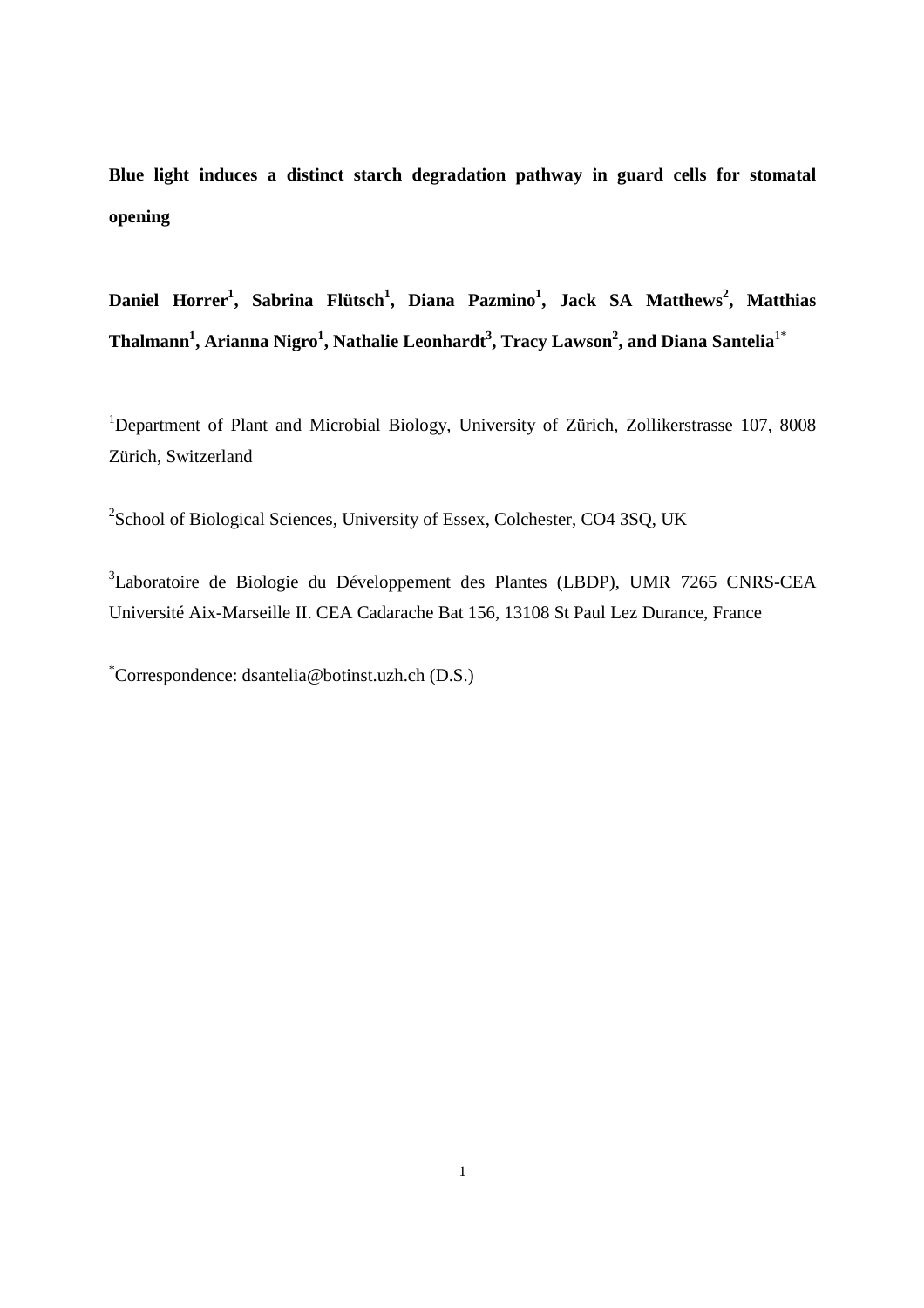### **SUMMARY**

Stomatal pores form a crucial interface between the leaf mesophyll and the atmosphere, controlling water and carbon balance in plants [1]. Major advances have been made in understanding the regulatory networks and ion fluxes in the guard cells surrounding the stomatal pore [2]. However, our knowledge on the role of carbon metabolism in these cells is still fragmentary [3–5]. Particularly, the contribution of starch in stomatal opening remains elusive [6]. Here, we used *Arabidopsis thaliana* as a model plant to provide the first quantitative analysis of starch turnover in guard cells of intact leaves during the diurnal cycle. Starch is present in guard cells at the end of night, unlike in the rest of the leaf, but is rapidly degraded within 30 min of light. This process is critical for the rapidity of stomatal opening and biomass production. We exploited *Arabidopsis* molecular genetics to define the mechanism and regulation of guard cell starch metabolism, showing it to be mediated by a previously uncharacterized pathway. This involves the synergistic action of β-amylase 1 (BAM1) and α-amylase 3 (AMY3) – enzymes that are normally not required for night-time starch degradation in other leaf tissues. This pathway is under the control of the phototropin-dependent blue light signalling cascade and correlated with the activity of the plasma membrane  $H^+$ -ATPase. Our results show that guard cell starch degradation has an important role in plant growth, by driving stomatal responses to light.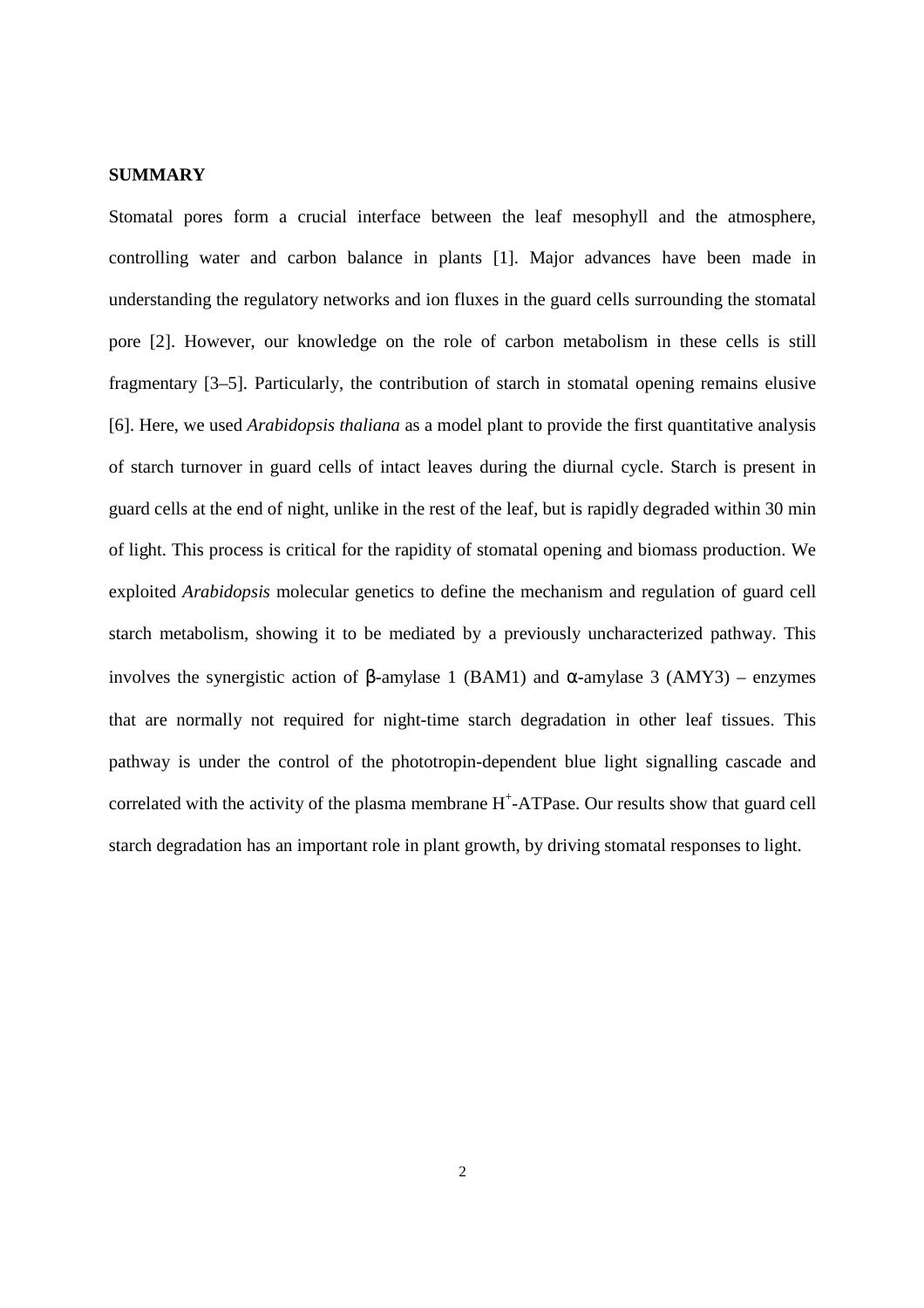### **RESULTS**

### **Starch dynamics in guard cells of intact** *Arabidopsis* **leaves**

Starch is a complex glucose polymer found in plastids of higher plants [7]. In guard cell chloroplasts, starch has long been implicated in light-induced stomatal opening. Outlaw and Manchester showed 35 years ago that guard cell starch concentration was higher in leaflets of *Vicia faba* with closed stomata than with open stomata [8]. Schnabl showed a correlation between changes in volume of *Vicia faba* guard cell protoplasts and proposed the interconversion of malate and starch [9]. Talbott and Zeiger observed an increase in sucrose levels in *Vicia faba* epidermal peels throughout the light-stimulated stomatal opening concomitantly with the accumulation of the starch hydrolytic products maltose and maltotriose [10]. These observations led to the hypothesis that guard cell starch is mobilized in the light to generate malate and/or sucrose to sustain stomatal opening. After these early publications, the literature on the subject has been fragmentary and mostly correlative in nature, due to the lack of suitable methods and genetic material. Changes in guard cell starch concentrations were observed in other species (*Ocimum basilicum* and *Commelina communis*), but no details about the temporal dynamics nor the metabolic pathway were reported [4, 11]. In *Arabidopsis thaliana* – the most well studied model plant – there is no clear evidence of starch breakdown in guard cells in the light. Lasceve *et al.* showed electron micrographs of starch granules in *Arabidopsis* guard cells at the end of the night [12], suggesting that starch metabolism follows an opposite rhythm compared to mesophyll cells, where starch is degraded at night [13]. In contrast, Stadler and coworkers reported that starch was nearly absent in *Arabidopsis* guard cells at the end of the night [14]. Recently, Daloso *et al.* suggested that in tobacco guard cells changes in sugars – not starch – drive light-induced stomatal opening [15]. Due to these contradictory reports, guard cell starch metabolism is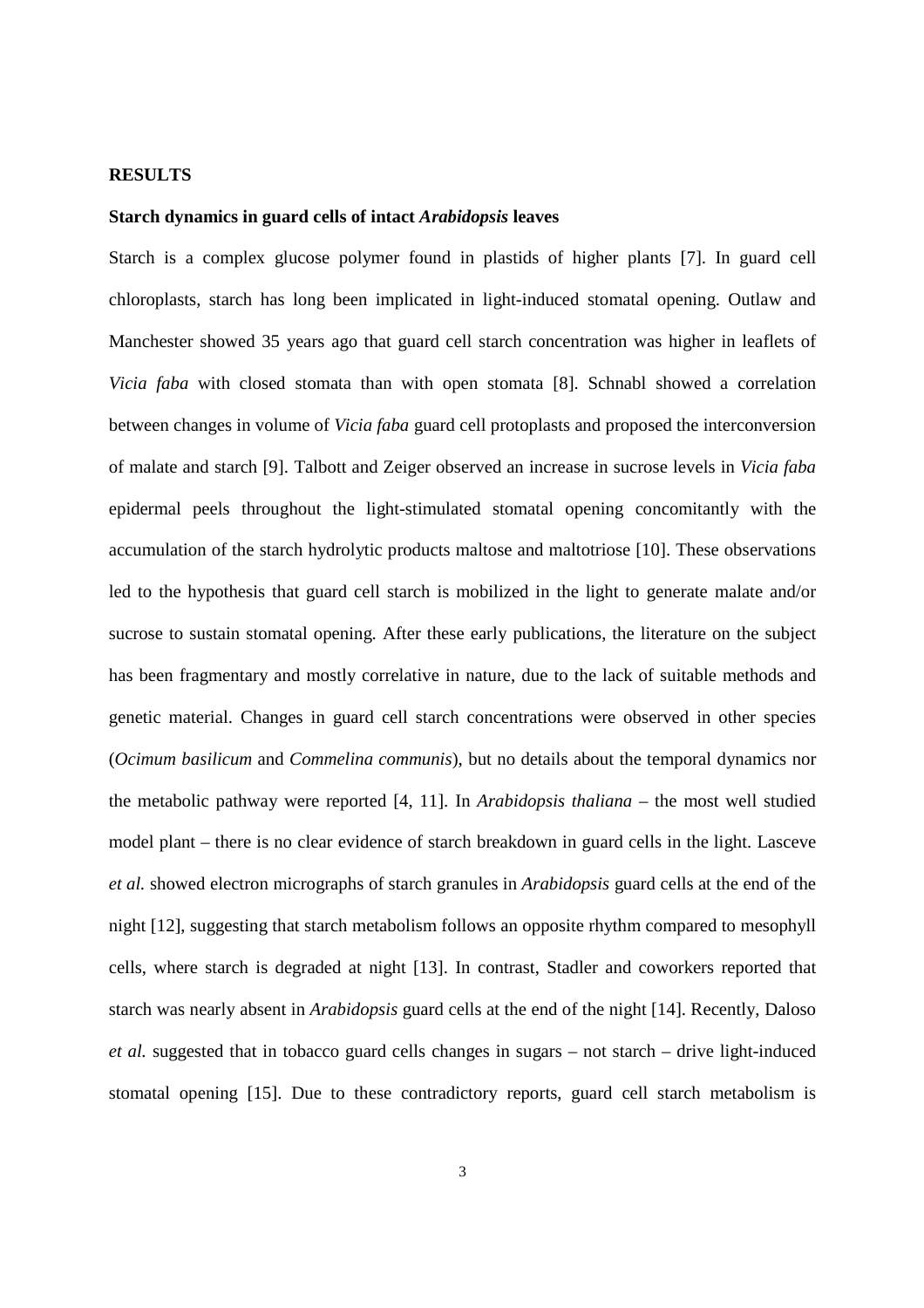currently thought to differ between species [6] and its genetic and molecular basis remains mostly unknown.

Until now, starch content in guard cells has been mostly estimated on a relative value-scale by comparing the intensity of iodine-stained guard cell chloroplasts [11, 16–18]. A few studies have determined guard cell starch content quantitatively using the "oil well technique" on freeze-dried leaflets [8, 19], or spectrophotometrically using guard cell-enriched epidermal fragments [15]. In such cases, however, no details of temporal dynamics over the diurnal cycle were provided. Here, we developed a new method to quantify starch in guard cells of intact leaves. Epidermal peels from mature leaves were immediately fixed, treated with periodic acid, and the glucans covalently linked to the fluorophore propidium iodide. Confocal microscopy then enabled highresolution analytical imaging to quantify the starch in guard cells over the diurnal cycle. This analysis was performed in *Arabidopsis* because this plant is widely used as a model system for guard cell physiology, because of the contradictory literature regarding its guard cell starch metabolism, and to exploit the wealth of molecular genetic resources. As for other species [4, 8, 11], starch was present in *Arabidopsis* wild-type (WT) guard cells at the end of the night (Figures 1A-1C). In response to light, starch was rapidly degraded within an hour (Figures 1A-1C). As expected, guard cells of the *Arabidopsis* starch deficient mutant *pgm* (*PHOSPHOGLUCOMUTASE 1*) were devoid of starch (Figure 1A)[12]. Interestingly, in WT plants, starch started to decline during the latter part of the night and by dawn about half was gone. However, night-time degradation occurred slowly compared to the light-induced degradation (Figure 1B). Starch synthesis started 1 h into the light, was maintained for the rest of the photoperiod and continued into the night (Figure 1B). These results show that *Arabidopsis*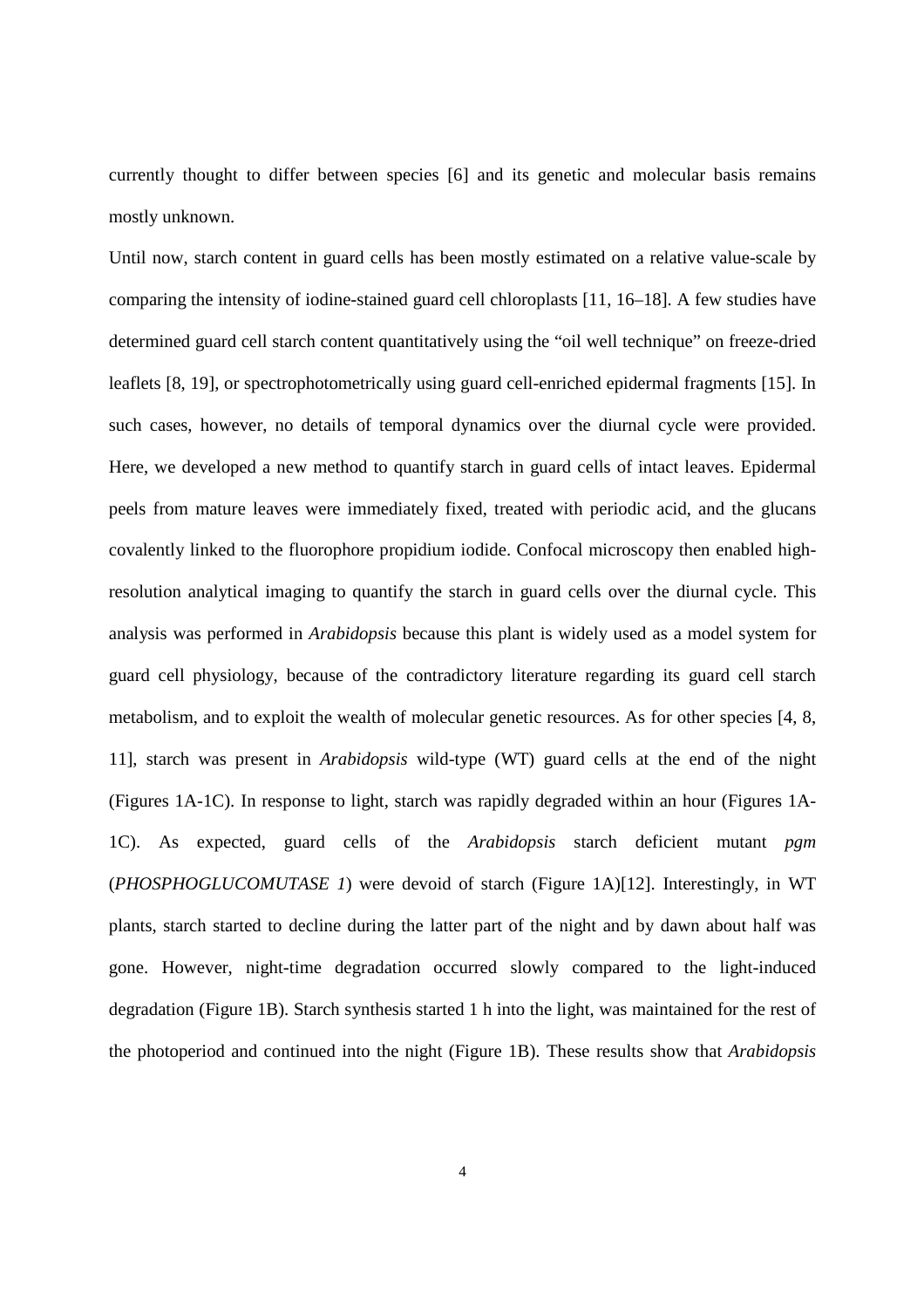guard cell starch metabolism differs markedly from the rest of the leaf, where starch is synthesized during the day and degraded at night in a near-linear manner [20].

#### **BAM1 and BAM3 have a cell type-specific function**

Next, we investigated the enzymes responsible for starch degradation in guard cells. β-amylase (BAM), which releases maltose from glucans, is the main starch-degrading enzyme [7, 13]. Mutant studies suggest that BAM3 is the major isoform in leaf mesophyll starch metabolism, while BAM1 has limited or no involvement [21]. Recently, it was shown that *bam1* mutants have more starch in illuminated guard cells and reduced stomatal opening compared to WT [18], which resulted in drought tolerance [17]. Consistently, we found that *BAM1* was preferentially and highly expressed in guard cell-enriched epidermal peels, similarly to established markers for guard cell-specific expression; the inward-rectifying *K + CHANNEL IN ARABIDOPSIS THALIANA 1* (*KAT1)*, *CYTOCHROME P450 86A2* (*CYP86A2)* and *MYB TRANSCRIPTION FACTOR 60* (*MYB60)* (Figures 1D and 1E)[22, 23]. Compared with WT, *bam1* mutants displayed a guard cell-specific *s*tarch *ex*cess (*sex*) phenotype throughout the diurnal cycle (Figures 1A-1C, and S1). To provide direct genetic evidence that the mutation in *BAM1* was responsible for the guard cell *sex* phenotype, we repressed *BAM1* in guard cells of WT using microRNA-induced gene silencing (MIGS)[24], driven by the *CYP86A2* promoter [23]. *BAM1* silencing lines showed reduced guard cell *BAM1* transcript levels and increased starch content, mimicking the *bam1* phenotype (Figures 1A, 1C and 1E). These results show that, under standard growth conditions, BAM1 functions specifically in guard cell starch metabolism. In contrast, *BAM3* transcripts were considerably less abundant in guard cells (Figure 1D) and guard cell starch levels in *bam3* were similar to WT (Figures 1A-1C). This suggests that BAM1 and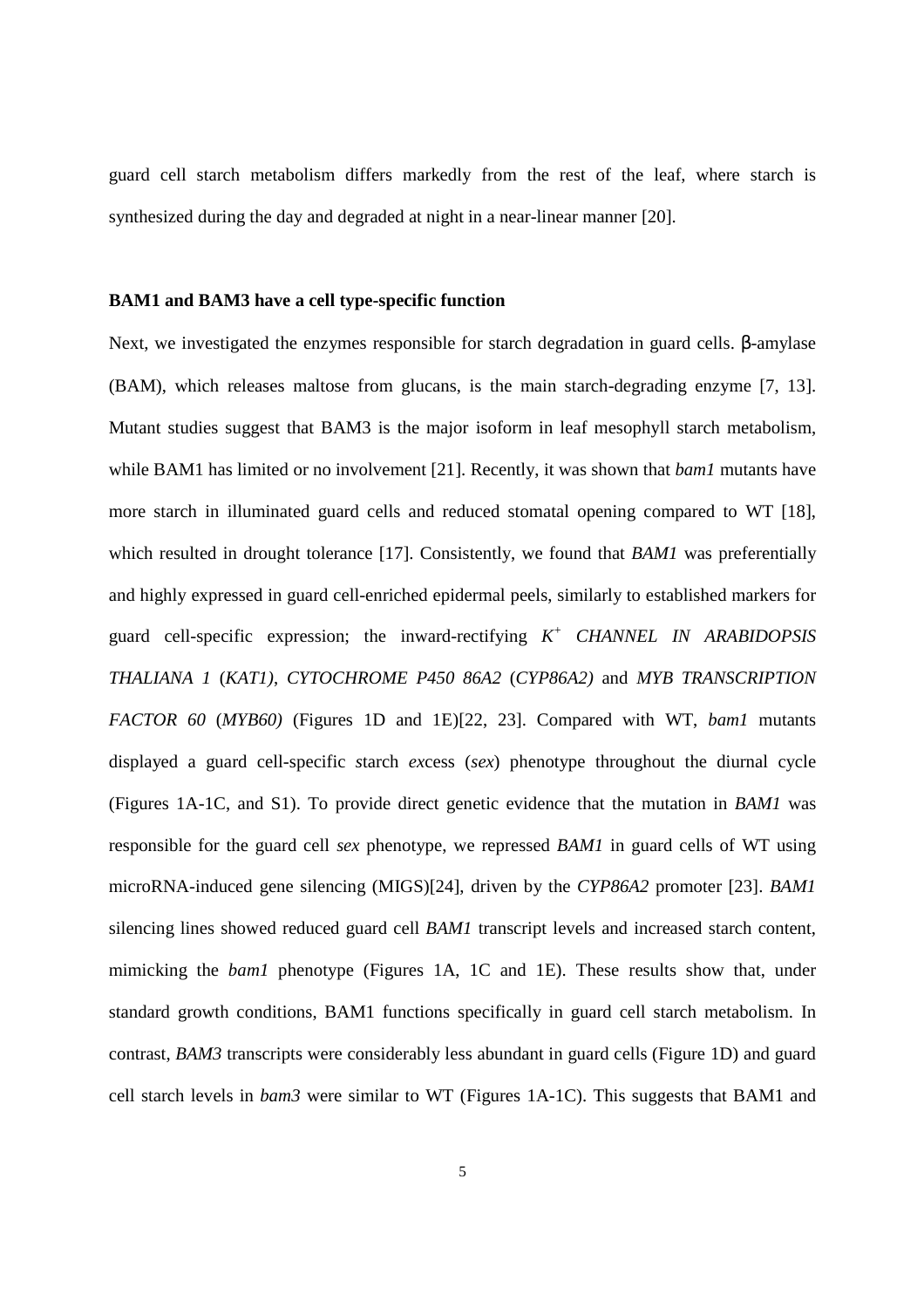BAM3 acquired different cell type-specific functions. Interestingly, *bam1bam3* double mutants had similar guard cell starch content to the *bam1* single mutants (Figures 1A and 1C). This contrasts to the situation in mesophyll cells, where *bam1bam3* has a more severe *sex* phenotype than *bam3* single mutants (Figure S1)[21]. These data reveal that sub-functionalization amongst the chloroplastic BAMs enables the plant to adjust starch turnover to the needs of the individual cell.

# **A distinct pathway of starch degradation operates in guard cells during light-induced stomatal opening**

Given the complex nature of starch polymers, β-amylases need to work with other glucan hydrolases to accomplish complete degradation [13, 25, 26]. We hypothesized that other enzymes that have no clear role in mesophyll starch metabolism may have a role in guard cells. As for BAM1, loss of α*-AMYLASE 3* (*AMY3*) and the debranching enzyme *LIMIT DEXTRINASE* (*LDA*) do not affect starch metabolism in the leaves (Figure S1)[27, 28]. Interestingly, *AMY3* was strongly up-regulated in guard cells (Figure 2A) and the *amy3* mutant showed a slight but significant and reproducible guard cell *sex* phenotype (Figures 2B and 2C). Loss of both AMY3 and BAM1 proteins resulted in a much higher starch content than in the *bam1* mutant (Figures 2B and 2C), without affecting starch metabolism in the leaves (Figure S1). This striking *amy3bam1* phenotype indicates a role for AMY3 in guard cell starch metabolism. Unlike *AMY3* and *BAM1*, *LDA* was not up regulated in guard cells (Figure 2A). Mutation of *LDA* had a marginal, albeit significant and reproducible impact on guard cell starch metabolism (Figures 2B and 2C). However, transcript abundance of *ISOAMYLASE 3* (*ISA3*) - the major debranching enzyme in night-time leaf starch degradation – was 7-fold higher in guard cell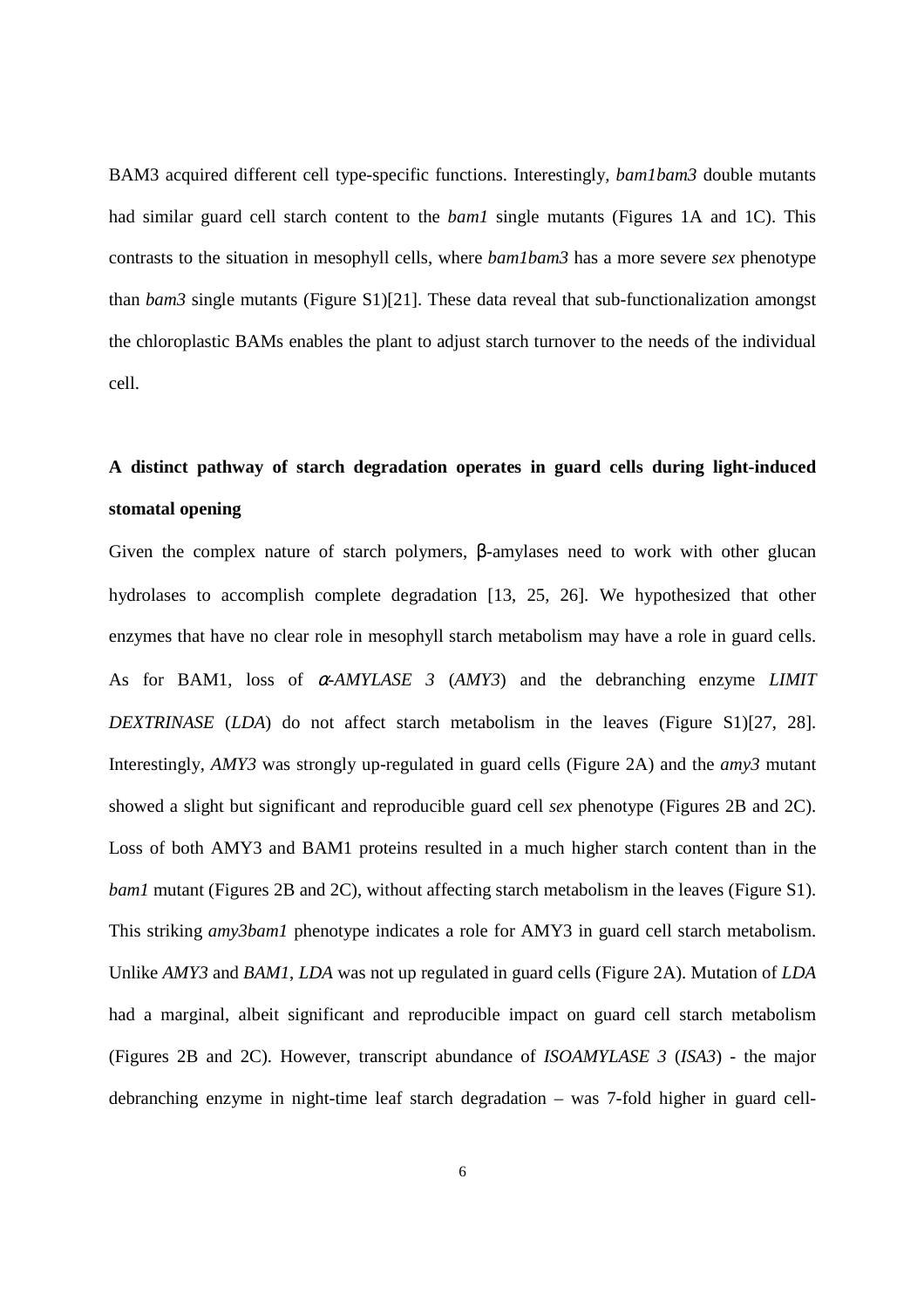enriched epidermal peels relative to intact leaves (Figure 2A). Guard cells of *isa3* contained elevated starch compared with WT, even though appreciable starch degradation still occurred upon illumination (Figures 2B and 2C). The *isa3* phenotype was exacerbated by the additional mutation of LDA (*isa3lda*, Figures 2B and 2C), reproducing in guard cells the situation previously described in leaves (Figure S1)[28]. Collectively, these results indicate that BAM1, AMY3, LDA and ISA3 work together towards efficient guard cell starch mobilization during stomatal opening.

### **Mutations in the stomatal starch degradation pathway impact plant growth**

To investigate the importance of starch degradation in guard cells, we examined the consequences of the absence of BAM1 and AMY3 on stomatal function and whole-plant physiology. Intact leaves of *bam1* mutants showed reduced stomatal aperture and slower increases in stomatal conductance  $(g_s)$  in response to light compared with WT (Figures S2A and S2B). This correlates with the lack of light-induced starch degradation in *bam1* guard cells (Figures 1A-1C). However,  $CO_2$  assimilation (A) was generally not affected in *bam1* plants, with only subtle differences during the first 1 h of light (Figure S2C). In contrast to *bam1*, *bam3* mutants had normal rate of stomatal opening in response to light. Transpiration and carbon assimilation rates were also normal (Figures S2D-S2F) indicating that BAM3 is not required for proper stomatal function.

The additional loss of AMY3 exaggerated the suppression of plant stomatal responses. Firstly, *amy3bam1* plants failed to open stomata efficiently in response to light (Figure 3A). Consequently,  $amy3bam1$  had lower  $g_s$  (Figure 3B), decreased leaf intercellular  $CO_2$ concentration  $(C_i;$  Figure 3C) and slightly lower  $CO_2$  assimilation rates (Figure S2G)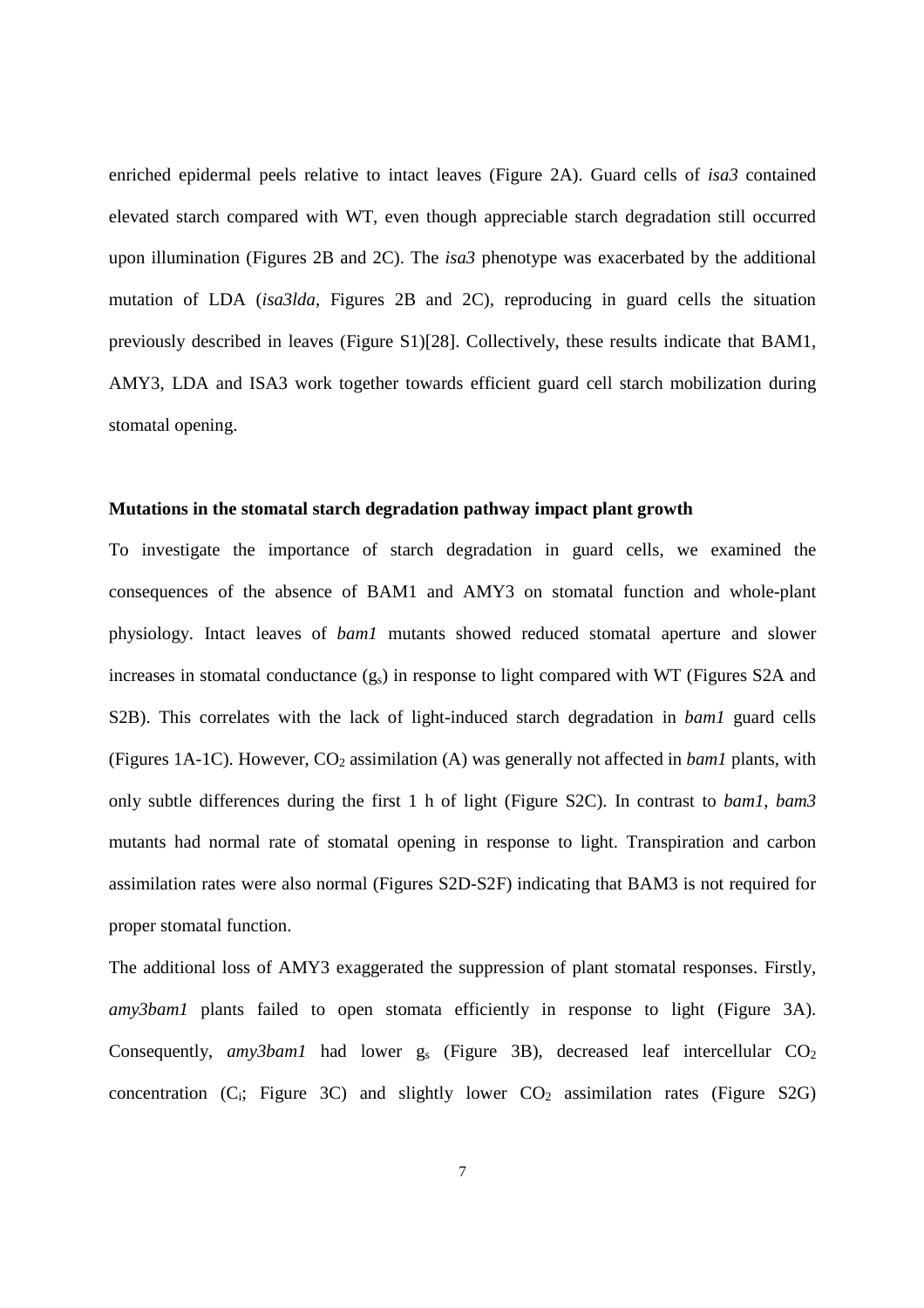immediately after illumination, compared with WT. This suppression of stomatal function in the *amy3bam1* double mutant had consequences for plant growth, especially under higher light intensities. 4-week-old *amy3bam1* plants grown under 120  $\mu$ mol m<sup>-2</sup> s<sup>-1</sup> of light were almost 30% smaller than WT, whereas there were no noticeable differences when plants were kept under low light intensities (Figure 3D and Figure S2H). These results suggest that diffusive (stomatal) limitations in *amy3bam1* plants may limit CO<sub>2</sub> availability for mesophyll photosynthesis upon illumination, at least under higher light intensities. Thus, we conclude that guard cell starch degradation is of major importance in plant adaptation to light through the control of stomatal aperture.

# **Guard cell starch degradation is specifically activated by blue light through the PHOT1/PHOT2-dependent signaling pathway**

Starch degradation in guard cell chloroplasts is believed to occur mainly under blue light [5, 10], as the *Arabidopsis pgm* mutant shows a reduced rate of stomatal opening, which seems largely attributable to the inhibition of blue light-induced mechanisms [12]. Consequently, we investigated whether blue light is the actual signal for guard cell starch degradation. We found that starch was efficiently degraded and stomata opened in *Arabidopsis* WT plants illuminated with 75  $\mu$ mol m<sup>-2</sup> s<sup>-1</sup> of blue light, a stimulus insufficient to activate photosynthesis at significant levels (Figures 4A, S3A and S3B). In contrast, illumination with 300  $\mu$ mol m<sup>-2</sup> s<sup>-1</sup> of red light promoted efficient starch synthesis in guard cells and induced stomatal opening independently of starch (Figures 4A and S3A). Thus, distinct light qualities control synthesis and degradation of starch in guard cells, and stomatal opening triggered by red light seems to be largely independent of the breakdown of starch present in guard cell chloroplasts.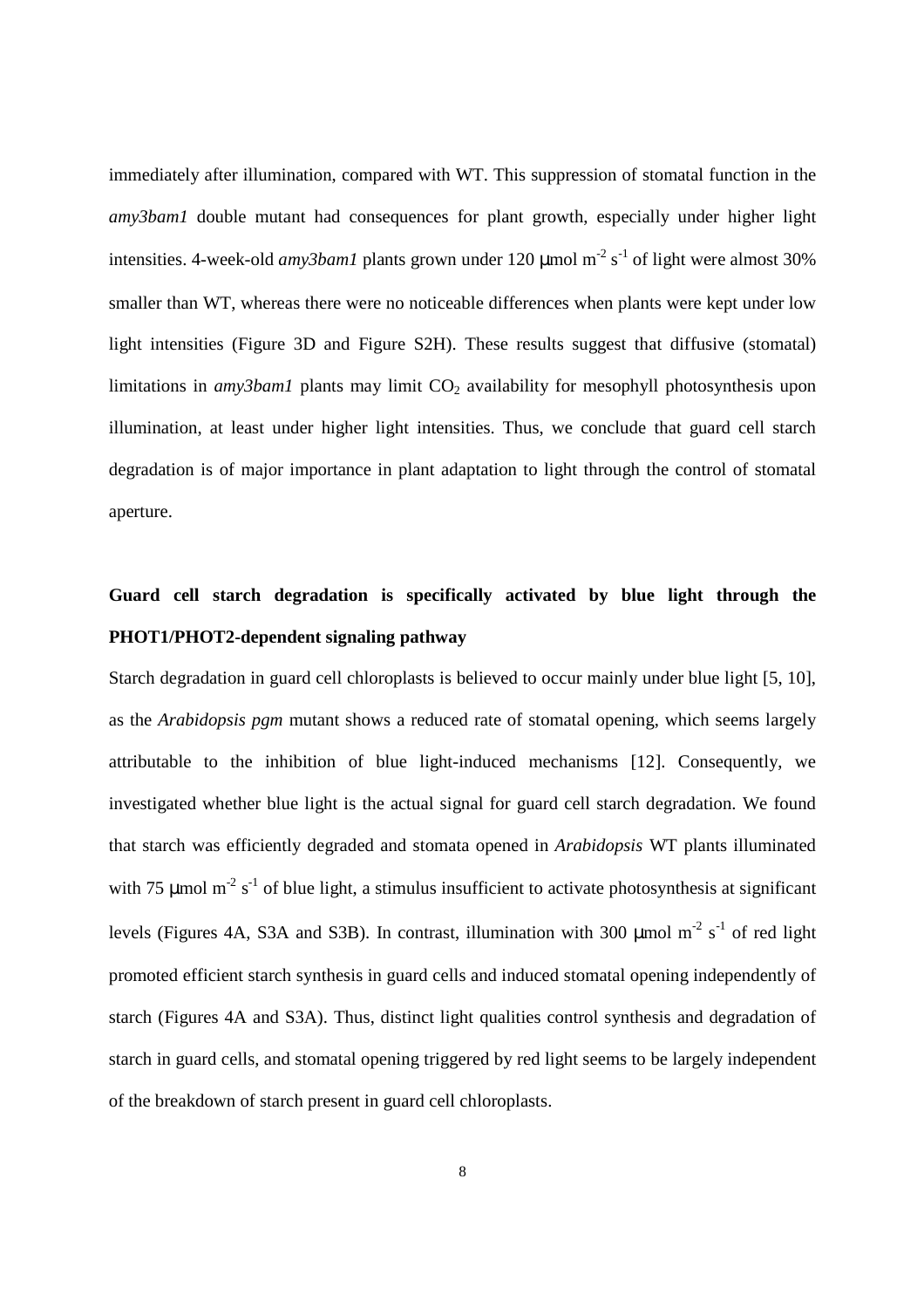In guard cells, blue light perception by *PHOTOTROPIN 1* and *2* (*PHOT1/PHOT2*) [29] initiates a signal transduction cascade, involving the *BLUE LIGHT SIGNALING 1* (*BLUS1*) protein kinase [30] and the *PROTEIN PHOSPHATASE 1* (*PP1*) [31, 32]. The signal ultimately activates the plasma membrane H<sup>+</sup>-ATPase, leading to increased inside-negative electric potential, influx of potassium and water, and opening of the stomatal pore [2, 33–35]. To determine the molecular basis of blue light-induced guard cell starch degradation, we investigated starch turnover in the *Arabidopsis* blue light-signaling mutants *phot1phot2* and *blus1*. In both mutants, guard cells of intact leaves still contained high levels of starch after 1 h of light, whereas WT and the *blus1::GFP-BLUS1* complementing line efficiently degraded it (Figures 4B, 4C, S3C and S3D). In fact, WT consumed almost all the starch within 30 min of light (Figure 4B), showing that the response of guard cell starch degradation to light is extremely rapid. In contrast to guard cells, synthesis and degradation of starch in *phot1phot2* and *blus1* mesophyll cells occurred normally (Figures S3E and S3F), even though the overall starch levels in *phot1phot2* leaves were reduced compared to WT (Figure S3E). This is most likely a consequence of the impaired  $CO<sub>2</sub>$ assimilation rate in this mutant [36]. Tautomycin is a potent inhibitor of PP1, which mediates blue light signaling between phototropin and the plasma membrane  $H^+$ -ATPase [32]. Consistent with a role for blue light signaling in guard cell starch degradation, we found that tautomycin completely blocked starch degradation and stomatal opening (Figure 4D and S3G). Altogether, these results indicate that the effect of blue light on starch degradation is phototropin-dependent and specific to guard cells.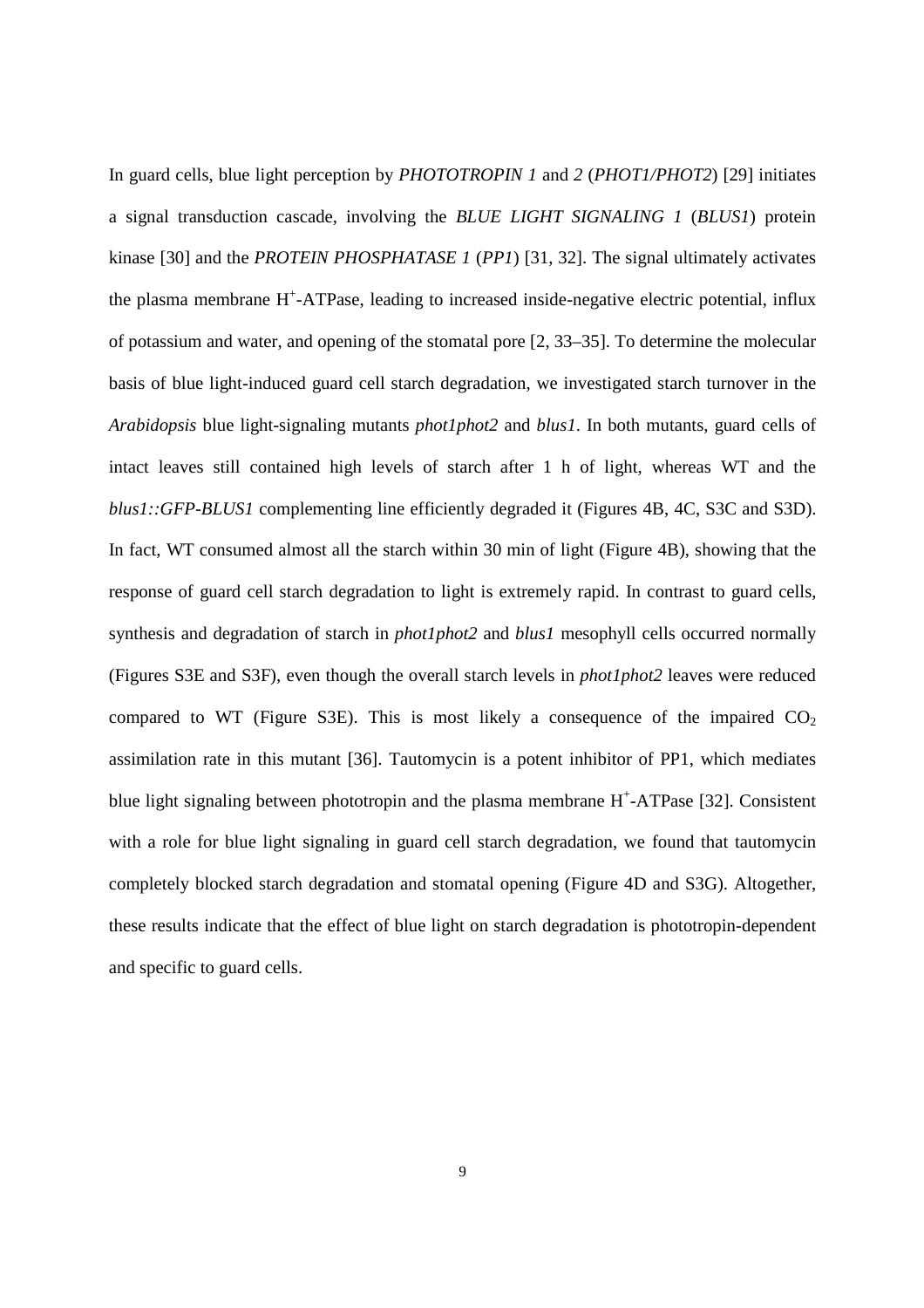# **Proton extrusion by H<sup>+</sup> -ATPase is required for starch degradation during stomatal opening**

Given that the plasma membrane  $H^+$ -ATPase is the ultimate target of the blue light signaling cascade [33], we investigated if proton pump activity was required for guard cell starch breakdown. Mutation of plasma membrane H<sup>+</sup>-ATPase1 (*aha1*) resulted in a severe guard cell*sex* phenotype, without affecting leaf starch metabolism (Figures 4C and S3F). In contrast, mutants of H<sup>+</sup>-ATPase2 (aha2) displayed a WT phenotype (Figure 4C), suggesting a major role for AHA1 in guard cells, although both isoforms are expressed [37].

The fungal toxin fusicoccin (Fc) is a well-known chemical activator of the proton pump [38]. As expected, stomata in WT isolated epidermal peels floating in a buffer containing 50 mM KCl opened to a greater extent in the presence of 10  $\mu$ M Fc (Figure 4E)[29]. Starch in guard cell chloroplasts in isolated epidermal peels floating in control buffer showed a similar pattern of light-induced starch degradation and re-synthesis to that of guard cells of intact leaves (Figure 4F vs 1C). However, upon treatment with Fc, almost all guard cell starch disappeared after 1 h (Figure 4F), suggesting that enhancement of the H<sup>+</sup>-ATPase activity correlates with enhanced starch degradation. A similar pattern of stomatal opening and guard cell starch accumulation was found in *phot1phot2* following Fc treatment (Figures 4E and 4F). On the basis of these results, we conclude that proton extrusion across the plasma membrane during stomatal opening is required for guard cell starch breakdown and that the activity of the H<sup>+</sup>-ATPase is positively correlated with starch degradation.

Stomata in *bam1* isolated epidermal peels floating in the buffer containing 50 mM KCl opened similarly to that of WT, most likely due to the presence of high concentration of Cl in the medium (Figure 4E). The presence of Cl<sup>-</sup>, however, had only little effect on *amy3bam1* stomatal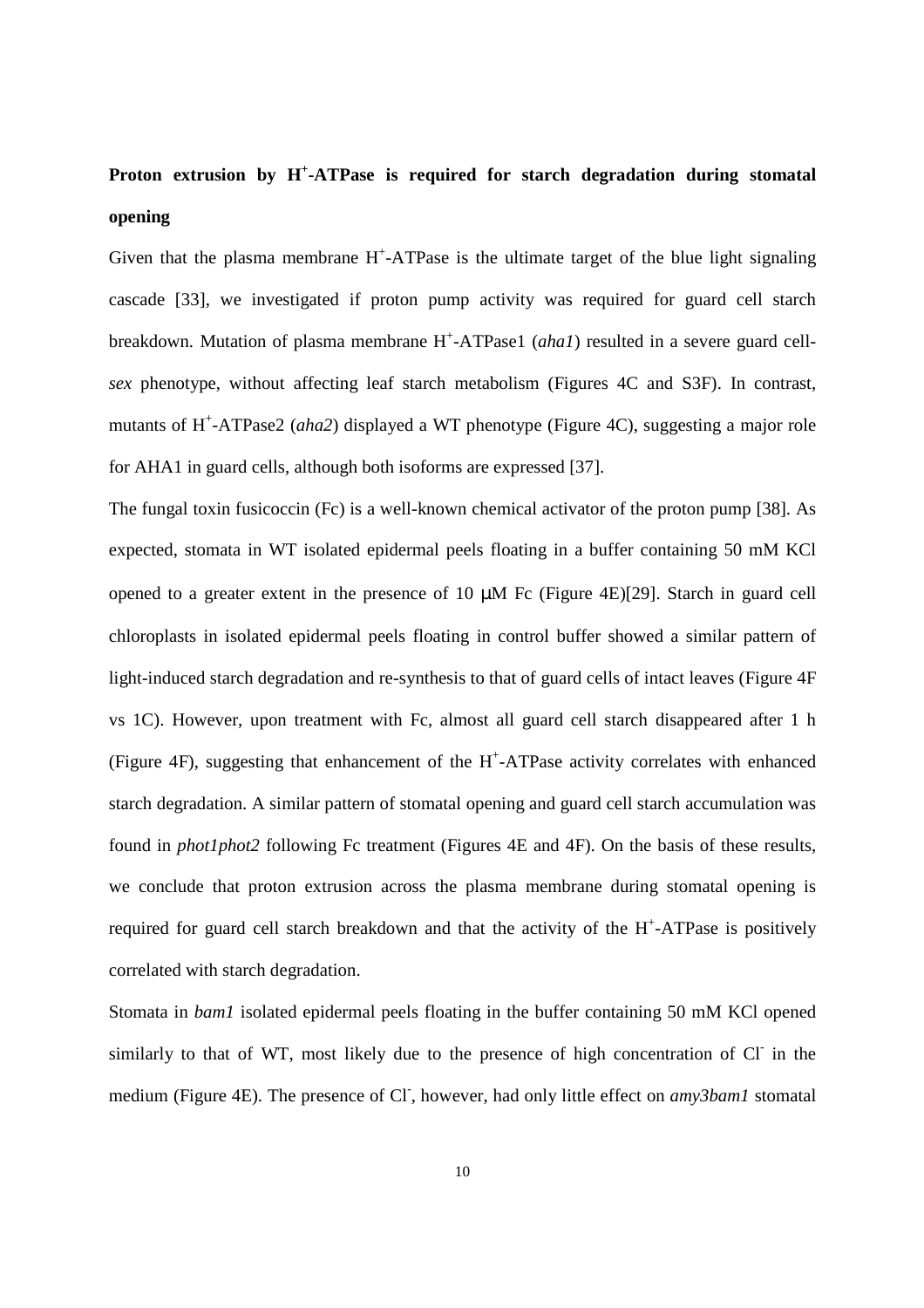opening (Figure 4E). Exogenous application of Fc only partially rescued stomatal opening and guard cell starch degradation in *bam1*, and had little or no effect on *amy3bam1* (Figures 4E and  $4F$ ). These results indicate that H<sup>+</sup>-ATPase functions upstream of starch degradation and that this process is ultimately required for blue light-induced stomatal opening.

### **DISCUSSION**

It has been 100 years since the first observation that starch metabolism in guard cell chloroplasts follows a different rhythm compared to other photosynthetically active leaf tissues [39]. However, despite the increasing interest in guard cell function and regulation, the role of starch metabolism in guard cells and its influence on stomatal function remains only poorly understood, especially in *Arabidopsis*. Our new protocol to quantify starch in single cells showed that starch is present in *Arabidopsis* guard cells at the end of the night, unlike the rest of the leaf. Upon illumination, the starch is very rapidly degraded and most is gone within 30 min (Figures 1B and 4B). Thus, we conclude that starch metabolism in *Arabidopsis* guard cells is similar to that of other species [4, 8, 11], overcoming the contradictions in the literature [12, 14].

By conducting *Arabidopsis* mutant analyses, we discovered that light-induced starch degradation in guard cells is surprisingly mediated by a previously uncharacterized pathway, which involves the activity of BAM1 and AMY3, which are normally not required for night-time starch degradation in the rest of the leaf (Figures 1, 2 and S1). We propose that a key mechanism underpinning such plasticity in starch mobilization is enzyme isoform specialization. In support of this, we showed that two β-amylase isoforms have acquired tissue-specific function. BAM3 has low expression in guard cells (Figure 1D) but represents the major isoform in the night-time leaf starch degradation (Figure S1)[21]. BAM1 is highly expressed in guard cells and is required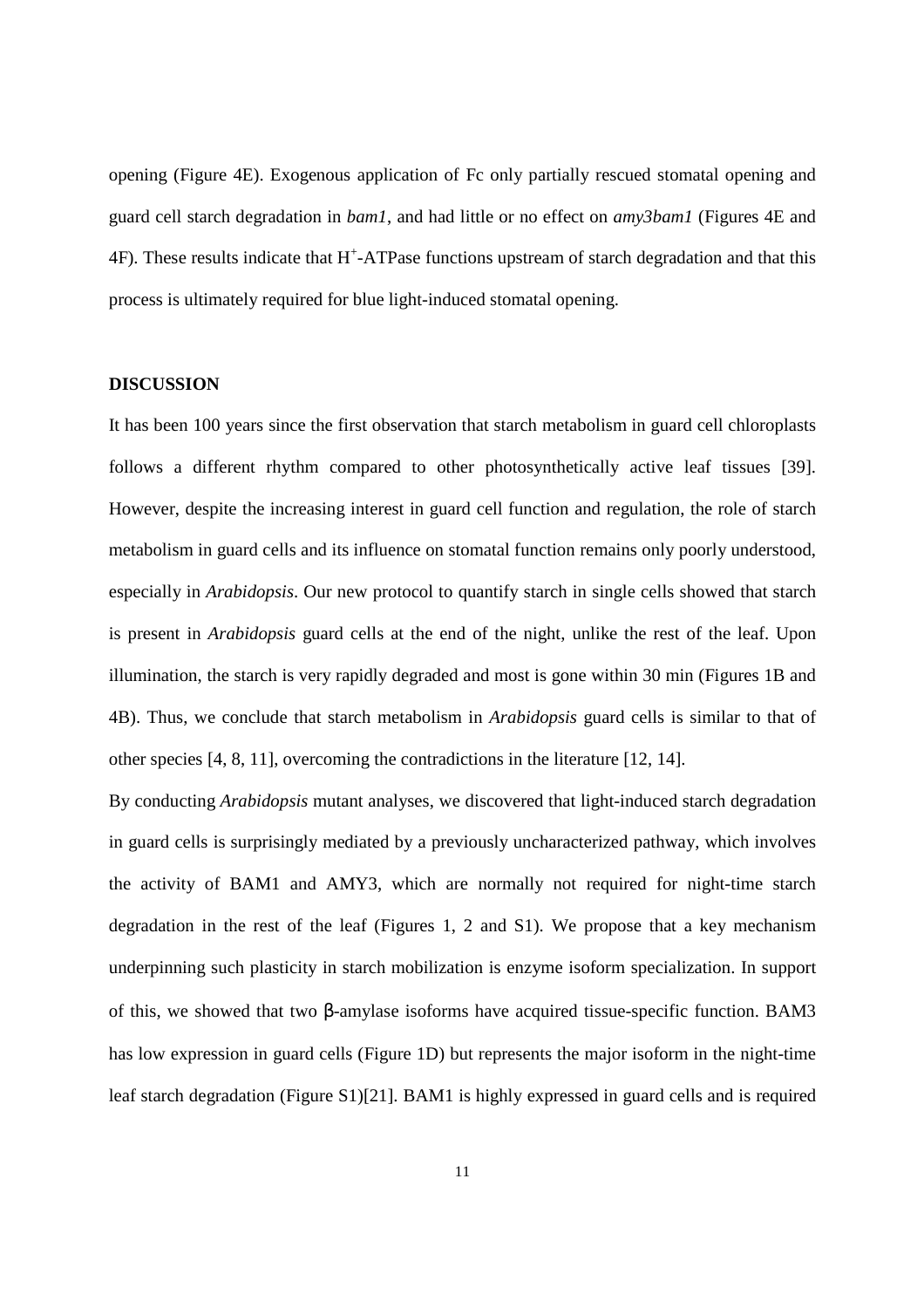for light-induced starch degradation in these cells (Figure 1 and S1)[18]. Interestingly, BAM1 is redox regulated, whereas BAM3 is not, and the cysteines involved in the disulfide formation in BAM1 are not conserved in BAM3 [40, 41]. It is therefore plausible to imagine that redox control of BAM1 may activate starch degradation in the light when the cellular environment becomes more reducing due to the activity of the electron transport chain [42]. We recently showed that, similarly to BAM1, AMY3 is also a redox regulated enzyme [26], strengthening the concept that BAM1 and AMY3 are co-regulated and work synergistically. Blocking starch degradation in guard cells by simultaneous loss of BAM1 and AMY3 proteins has severe consequences for stomatal function and a perceptible impact on plant growth, especially under high light intensities (Figure 3). This knowledge reveals the importance of starch in guard cells in driving plant growth through the control of stomatal movements.

Lastly, we provide compelling evidence that this newly discovered starch degradation pathway is under the direct control of blue light through the PHOT1/PHOT2-dependent signaling cascade. Mutation in the blue light-signaling components PHOT1/PHOT2 or BLUS1 impacted starch degradation in guard cells (Figures 4B and 4C), but not in mesophyll cells (Figures S3E and S3F), demonstrating that the influence of blue light on starch metabolism is specific to guard cells. Furthermore, we provide evidence of a direct link between proton pumping and starch degradation in guard cells. The inability of the *aha1* mutants to mobilize starch in guard cells efficiently upon illumination (Figure 4C), along with the low sensitivity of *amy3bam1* guard cells to Fc-treatment (Figures 4E and 4F), show that proton pumping is required for starch degradation during stomatal opening. Interestingly, a previous study showed a similar correlation between proton pumping and the activity of the guard cell isoform of *PHOSPHOENOLPYRUVATE CARBOXYLASE* (*PEPC*), which is required for the synthesis of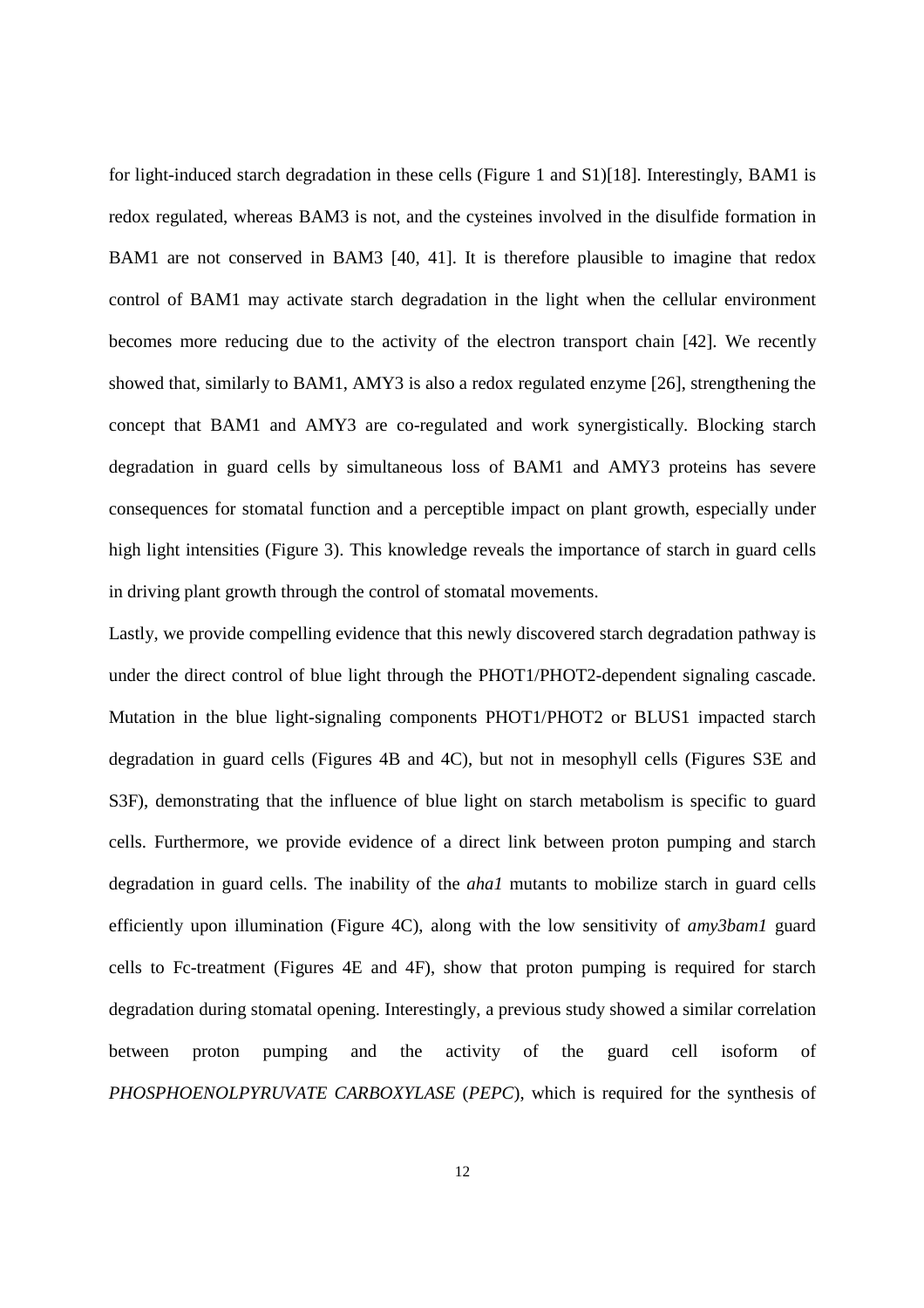malate [43]. This observation points towards a coordinated activation of the blue light-dependent mechanisms required for stomatal opening, whereby maltose originated from starch degradation is converted to malate in the cytosol through glycolysis and the action of PEPC, with an estimated net production of 4 molecules of malate and one molecule of ATP per molecule of maltose (S1 Data). Considering the malate concentration of open guard cells to be around 100- 200 mM [44], we propose that approximately half of the starch broken down during early stomatal opening is sufficient for rapid malate synthesis (S1 Data). The fate of the remainder carbon skeletons is not clear, but presumably used for sucrose or other hexose sugars production as additional osmolytes or for cellular respiration to produce the ATP required for  $H^+$  pumping.

The signal ultimately linking plasma membrane  $H^+$ -ATPase activity to starch degradation in the chloroplast is unknown. The alkalinization of the cytosol resulting from proton pumping upon illumination stimulates accumulation of  $H^+$  through malate synthesis [45], a process requiring carbon skeletons deriving from starch degradation [9, 46]. Depletion of protons in the cytosol may therefore represent a signal for guard cell starch degradation in response to light, although it is difficult to image how changes in cytosolic pH are transferred to the chloroplast. Alternatively, changes in metabolic fluxes upon activation of stomatal opening may trigger starch degradation indirectly, through metabolic signals such as the increase in ADP:ATP ratio or the depletion of the glycolysis intermediate PEP. Lastly, both BAM1 and AMY3 are preferentially active at a slightly alkaline pH [26, 41, 47]. Thus, the reducing environment and the alkaline pH of the stroma generated by the photosynthetic electron transport chain in the light [42, 48], would favor BAM1 and AMY3 activity, promoting starch degradation.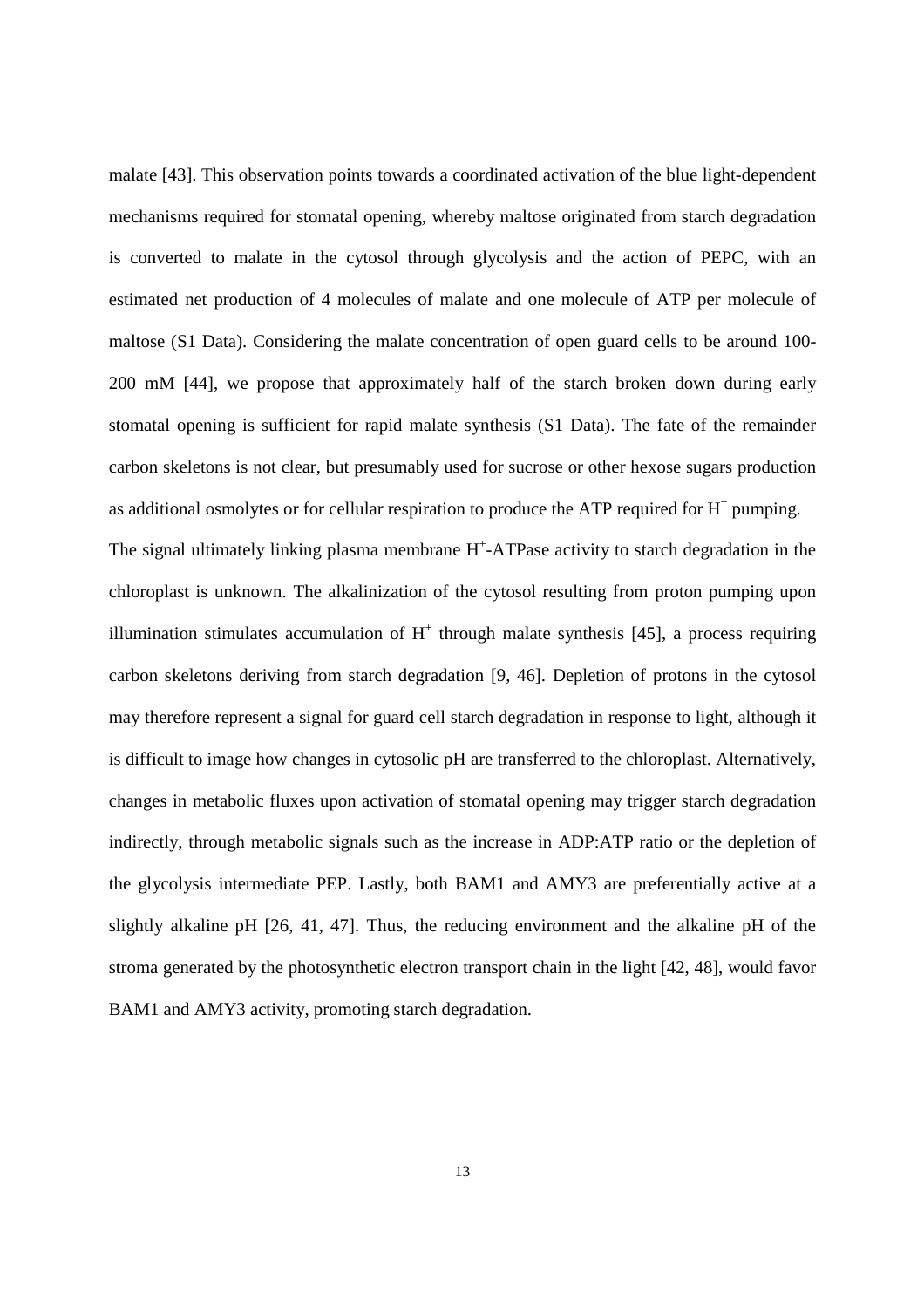### **SUPPLEMENTAL INFORMATION**

Supplemental Information includes Supplemental Experimental Procedures, S1 Data file, three figures and one table.

## **AUTHOR CONTRIBUTIONS**

D.S. conceived the project. D.S. and D.H. designed the experiments. D.H., S.F., D.P., JSA. M., M.T., and A.N. performed the experiments and analyzed the data. D.S., D.H., and T.L. interpreted the data. N.L. contributed new reagents/analytic tools. D.S. and D.H. wrote the paper.

#### **ACKNOWLEDGEMENTS**

We thank M. Coiro for help with the PS-PI staining, C. Fankhauser for providing *phot1phot2* mutant seeds, A. Takemiya for the *blus1* mutant alleles and the *blus1-1 BLUS1* complementation line, M. Galbiati for providing the pFL30 vector and D. Seung, E. Martinoia and S.C. Zeeman for helpful discussions. This work was supported by the Swiss National Science Foundation SNSF grant 31003A\_147074 (to D.S.), by SNSF Marie Heim-Vögtlin grant PMPDP3\_139645 (to D.S), by the Vontobel Stiftung grant F-74503-12 (to D.S), by the Agence Nationale à la Recherche, grant ANR-ENERGIZER ANR-JC09\_439044 (to N.L) and by the Biotechnology and Biological Sciences Research Council BBSRC grant BB/1001187\_1 (to T.L.).

### **REFERENCES**

- 1. Lawson, T., and Blatt, M.R. (2014). Stomatal size, speed, and responsiveness impact on photosynthesis and water use efficiency. Plant Physiol. *164*, 1556–1570.
- 2. Kollist, H., Nuhkat, M., and Roelfsema, M.R.G. (2014). Closing gaps: linking elements that control stomatal movement. New Phytol. *203*, 44–62.
- 3. Lawson, T. (2009). Guard cell photosynthesis and stomatal function. New Phytol. *181*,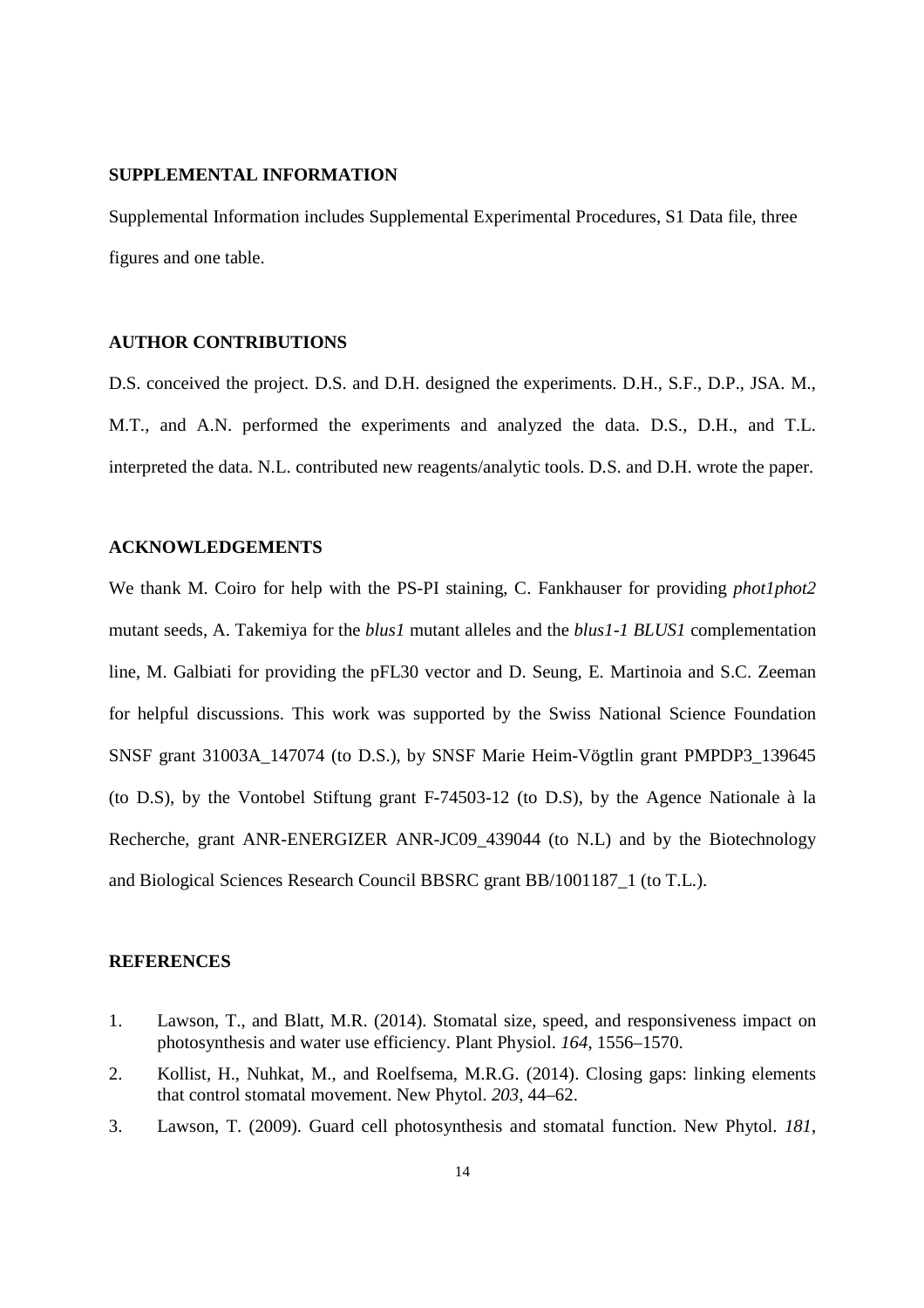13–34.

- 4. Vavasseur, A., and Raghavendra, A.S. (2005). Guard cell metabolism and  $CO_2$  sensing. New Phytol. *165*, 665–682.
- 5. Shimazaki, K., Doi, M., Assmann, S.M., and Kinoshita, T. (2007). Light regulation of stomatal movement. Annu. Rev. Plant Biol. *58*, 219–247.
- 6. Lawson, T., Simkin, A.J., Kelly, G., and Granot, D. (2014). Mesophyll photosynthesis and guard cell metabolism impacts on stomatal behaviour. New Phytol. *203*, 1064–1081.
- 7. Zeeman, S.C., Kossmann, J., and Smith, A.M. (2010). Starch: its metabolism, evolution, and biotechnological modification in plants. Annu. Rev. Plant Biol. *61*, 209–234.
- 8. Outlaw, W.H., and Manchester, J. (1979). Guard cell starch concentration quantitatively related to stomatal aperture. Plant Physiol. *64*, 79–82.
- 9. Schnabl, H. (1980).  $CO<sub>2</sub>$  and malate metabolism in starch-containing and starch lacking guard cell protoplasts. Planta *58*, 52–58.
- 10. Talbott, L.D., and Zeiger, E. (1993). Sugar and organic acid accumulation in guard cells of *Vicia faba* in response to red and blue light. Plant Physiol. *102*, 1163–1169.
- 11. Kang, Y., Outlaw, W.H., Fiore, G.B., and Riddle, K.A. (2007). Guard cell apoplastic photosynthate accumulation corresponds to a phloem-loading mechanism. J. Exp. Bot. *58*, 4061–4070.
- 12. Lasceve, G., Leymarie, J., and Vavasseur, A. (1997). Alterations in light-induced stomatal opening in a starch-deficient mutant of *Arabidopsis thaliana* L. deficient in chloroplast phosphoglucomutase activity. Plant Physiol. *20*, 350–358.
- 13. Streb, S., and Zeeman, S.C. (2012). Starch metabolism in Arabidopsis. Arabidopsis Book *10*, e0160.
- 14. Stadler, R., Büttner, M., Ache, P., Hedrich, R., Ivashikina, N., Melzer, M., Shearson, S.M., Smith, S.M., and Sauer, N. (2003). Diurnal and light-regulated expression of AtSTP1 in guard cells of Arabidopsis. Plant Physiol. *133*, 528–537.
- 15. Daloso, D.M., Antunes, W.C., Pinheiro, D.P., Waquim, J.P, Wagner, L., Araujo L., Loureiro, M.E., Fernie, A.R., and Williams, T.C.R. (2015). Tobacco guard cells fix  $CO<sub>2</sub>$ by both RubisCO and PEPcase whilst sucrose acts as a substrate during light induced stomatal opening. Plant Cell Environ. *38*, 2353–2371.
- 16. Tallman, G., and Zeiger, E. (1988). Light quality and osmoregulation in Vicia guard cells. Plant Physiol. *88*, 887–895.
- 17. Prasch, C.M., Ott, K.V., Bauer, H., Ache, P., Hedrich, R., and Sonnewald, U. (2015). ßamylase1 mutant Arabidopsis plants show improved drought tolerance due to reduced starch breakdown in guard cells. J. Exp. Bot. *66*, 6059–6067.
- 18. Valerio, C., Costa, A., Marri, L., Issakidis-Bourguet, E., Pupillo, P., Trost, P., and Sparla F. (2011). Thioredoxin-regulated beta-amylase (BAM1) triggers diurnal starch degradation in guard cells, and in mesophyll cells under osmotic stress. J. Exp. Bot. *62*, 545–555.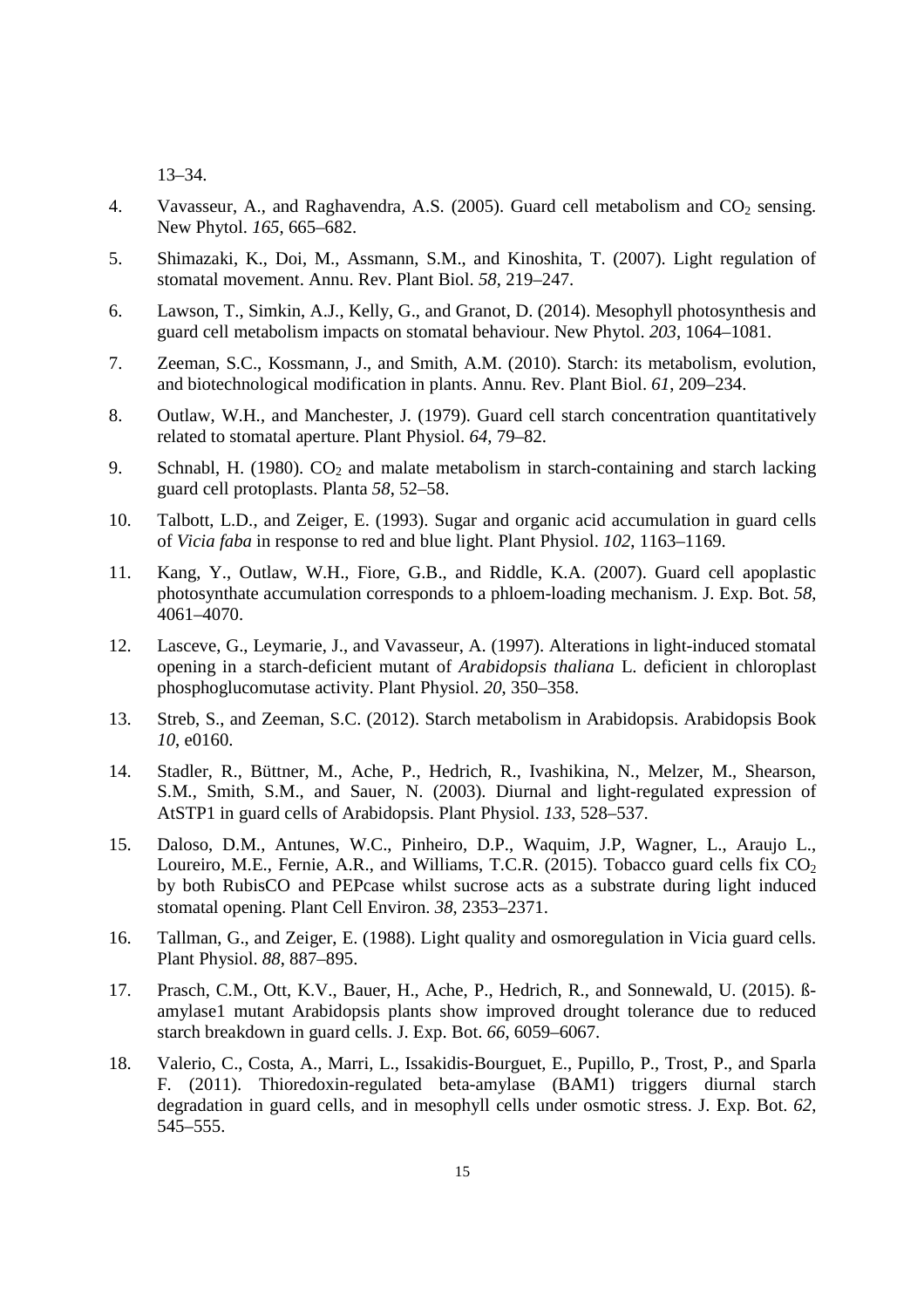- 19. Ding, Z.J., Yan, J.Y., Xu, X.Y., Yu, D.Q., Li, G.X, Zhang, S.Q., and Zheng, S.J. (2014). Transcription factor WRKY46 regulates osmotic stress responses and stomatal movement independently in Arabidopsis. Plant J. *79*, 13–27.
- 20. Stitt, M., and Zeeman, S.C. (2012). Starch turnover: pathways, regulation and role in growth. Curr. Opin. Plant Biol. *15*, 282–292.
- 21. Fulton, D.C., Stettler, M., Mettler, T., Vaughan, C.K., Li, J., Francisco, P., Gil, M., Reinhold, H., Eicke, S., Messerli, G., et al. (2008). Beta-AMYLASE4, a noncatalytic protein required for starch breakdown, acts upstream of three active beta-amylases in Arabidopsis chloroplasts. Plant Cell *20*, 1040–1058.
- 22. Bates, G.W., Rosenthal, D.M., Sun, J., Chattopadhyay, M., Peffer, E., Yang, J., Ort, D.R., and Jones, A.M. (2012). A comparative study of the *Arabidopsis thaliana* guard-cell transcriptome and its modulation by sucrose. PLoS One *7,* e49641.
- 23. Galbiati, M., Simoni, L., Pavesi, G., Cominelli, E., Francia, P., Vavasseur, A., Nelson, T., Bevan, M., and Tonelli, C. (2008). Gene trap lines identify Arabidopsis genes expressed in stomatal guard cells. Plant J. *53*, 750–762.
- 24. de Felippes, F.F., Wang, J., and Weigel, D. (2012). MIGS: miRNA-induced gene silencing. Plant J. *70*, 541–547.
- 25. Edner, C., Li, J., Albrecht, T., Mahlow, S., Hejazi, M., Hussain, H., Kaplan, F., Guy, C., Smith, S.M., Steup, M., et al. (2007). Glucan, water dikinase activity stimulates breakdown of starch granules by plastidial beta-amylases. Plant Physiol. *145*, 17–28.
- 26. Seung, D., Thalmann, M., Sparla, F., Hachem, M.A., Lee, S.K., Issakidis-Bourguet, E., Svensson, B., Zeeman, S.C., and Santelia, D. (2013). *Arabidopsis thaliana* AMY3 is a unique redox-regulated chloroplastic α-amylase. J. Biol. Chem. *288*, 33620–33633.
- 27. Yu, T.-S., Zeeman, S.C., Thorneycroft, D., Fulton, D.C., Dunstan, H., Lue, W.-L., Hegemann, B., Tung, S.-Y., Umemoto, T., Chapple, A., et al. (2005).  $\alpha$ -Amylase is not required for breakdown of transitory starch in Arabidopsis leaves. J. Biol. Chem. *280*, 9773–9779.
- 28. Delatte, T., Umhang, M., Trevisan, M., Eicke, S., Thorneycroft, D., Smith, S.M., and Zeeman, S.C. (2006). Evidence for distinct mechanisms of starch granule breakdown in plants. J. Biol. Chem. *281*, 12050–12059.
- 29. Kinoshita, T., Doi, M., Suetsugu, N., Kagawa, T., Wada, M., and Shimazaki, K. (2001). *phot1* and *phot2* mediate blue light regulation of stomatal opening. Nature *414*, 656–660.
- 30. Takemiya, A., Sugiyama, N., Fujimoto, H., Tsutsumi, T., Yamauchi, S., Hiyama, A., Tada, Y., Christie, J.M., and Shimazaki, K. (2013). Phosphorylation of BLUS1 kinase by phototropins is a primary step in stomatal opening. Nat. Commun. *4*, 2094–2101.
- 31. Takemiya, A., Yamauchi, S., Yano, T., Ariyoshi, C., and Shimazaki, K. (2013). Identification of a regulatory subunit of protein phosphatase 1 which mediates blue light signaling for stomatal opening. Plant Cell. Physiol. *54*, 24–35.
- 32. Takemiya, A., Kinoshita, T., Asanuma, M., and Shimazaki, K. (2006). Protein phosphatase 1 positively regulates stomatal opening in response to blue light in *Vicia faba*.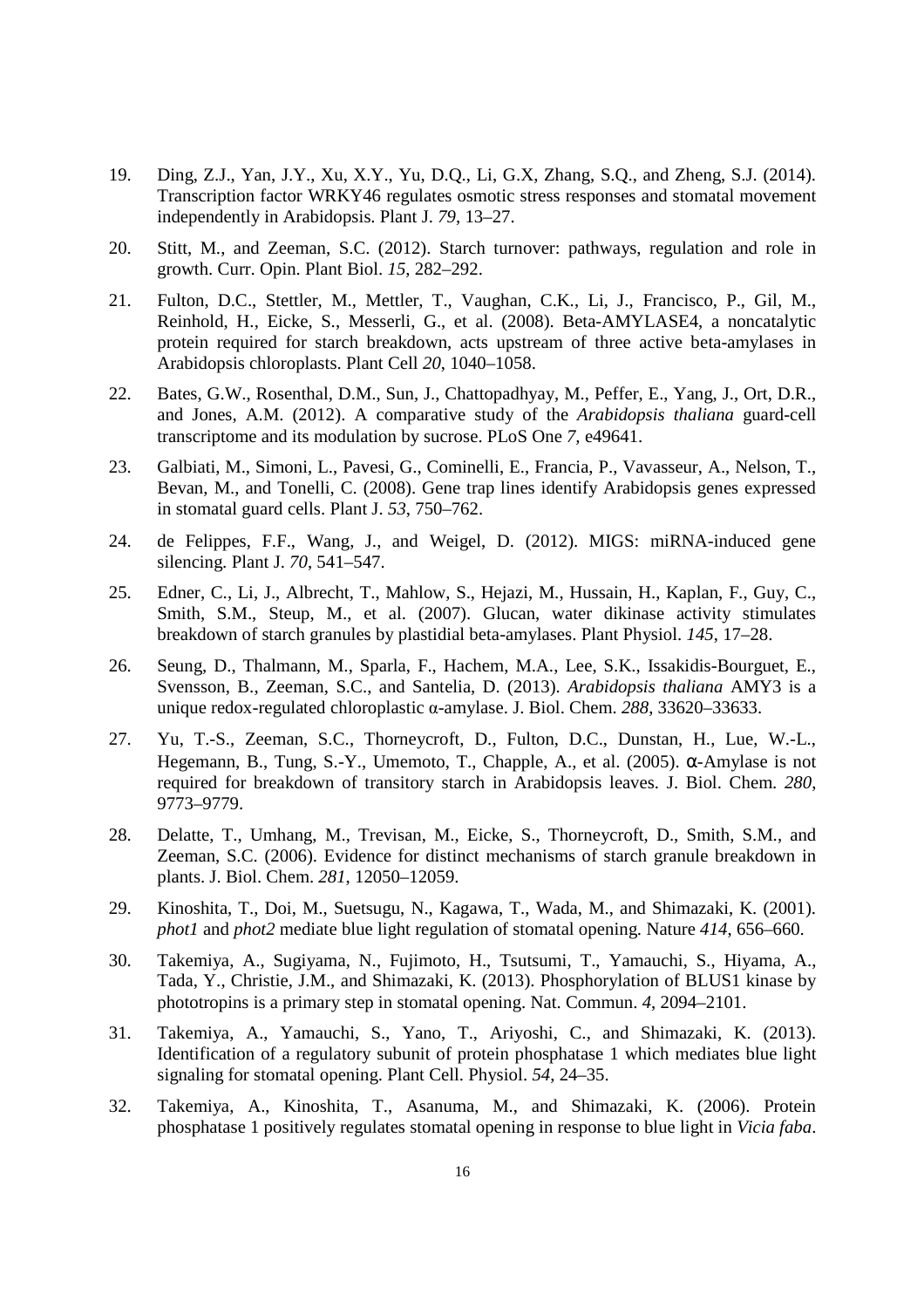Proc. Natl. Acad. Sci. U S A *103*, 13549–13554.

- 33. Inoue, S., Takemiya, A., and Shimazaki, K. (2010). Phototropin signaling and stomatal opening as a model case. Curr. Opin. Plant. Biol. *13*, 587–593.
- 34. Hills, A., Chen, Z.-H., Amtmann, A., Blatt, M.R., and Lew, V.L. (2012). OnGuard, a computational platform for quantitative kinetic modeling of guard cell physiology. Plant Physiol. *159*, 1026–1042.
- 35. Chen, Z.-H., Hills, A., Bätz, U., Amtmann, A., Lew, V.L., and Blatt, M.R. (2012). Systems dynamic modeling of the stomatal guard cell predicts emergent behaviors in transport, signaling, and volume control. Plant Physiol. *159*, 1235–1251.
- 36. Takemiya, A., Inoue, S., Doi, M., Kinoshita, T., and Shimazaki, K. (2005). Phototropins promote plant growth in response to blue light in low light environments. Plant Cell *17*, 1120–1127.
- 37. Ueno, K., Kinoshita, T., Inoue, S.-I., Emi, T., and Shimazaki, K. (2005). Biochemical characterization of plasma membrane H<sup>+</sup>-ATPase activation in guard cell protoplasts of *Arabidopsis thaliana* in response to blue light. Plant Cell Physiol. *46*, 955–963.
- 38. Ballio, A., Chain, E.B., de Leo, P., Erlanger, B.G., Mauri, M., and Tonolo, A. (1964). Fusicoccin: A new wilting toxin produced by *Fusicoccum amygdali* Del. Nature *203*, 297.
- 39. Lloyd, F. (1908). The behaviour of stomata. Carnegie Inst Wash Publ *82*, 1-142.
- 40. Sparla, F., Costa, A., Lo Schiavo, F., Pupillo, P., and Trost, P. (2006). Redox regulation of a novel plastid-targeted β-Amylase. Plant Physiol. *141*, 840–850.
- 41. Santelia, D., Trost, P., and Sparla, F. (2015) New insights into redox control of starch degradation. Curr. Opin. Plant Biol. *25*, 1–9.
- 42. Buchanan, B.B., and Balmer, Y. (2005). Redox regulation: a broadening horizon. Annu. Rev. Plant Biol. *56*, 187–220.
- 43. Meinhard, M., Schnabl, H. (2001). Fusicoccin- and light-induced activation and *in vivo* phosphorylation of phosphoenolpyruvate carboxylase in Vicia guard cell protoplasts. Plant Sci. *160*, 635–646.
- 44. Martinoia, E., and Rentsch, D. (1994). Malate compartmentation responses to a complex metabolism. Annu. Rev. Plant. Physiol. Plant Mol. Biol. *45*, 447–467.
- 45. Robinson, N., and Preiss, J. (1985). Biochemical phenomena associated with stomatal function. Physiol. Plant *64*, 141–146.
- 46. Outlaw, W.H., Du, Z., Meng, F.X., Aghoram, K., Riddle, K.A., and Chollet, R. (2002). Requirements for activation of the signal-transduction network that leads to regulatory phosphorylation of leaf guard-cell phosphoenolpyruvate carboxylase during fusicoccinstimulated stomatal opening. Arch. Biochem. Biophys. *407*, 63–71.
- 47. Monroe, J.D., Storm, A.R., Badley, E.M., Lehman, M.D., Platt, S.M., Saunders, L.K., Schmitz, J.M., and Torres, C.E. (2014). β-amylase1 and β-amylase3 are plastidic starch hydrolases in Arabidopsis that seem to be adapted for different thermal, pH, and stress conditions. Plant Physiol. *166*, 1748–1763.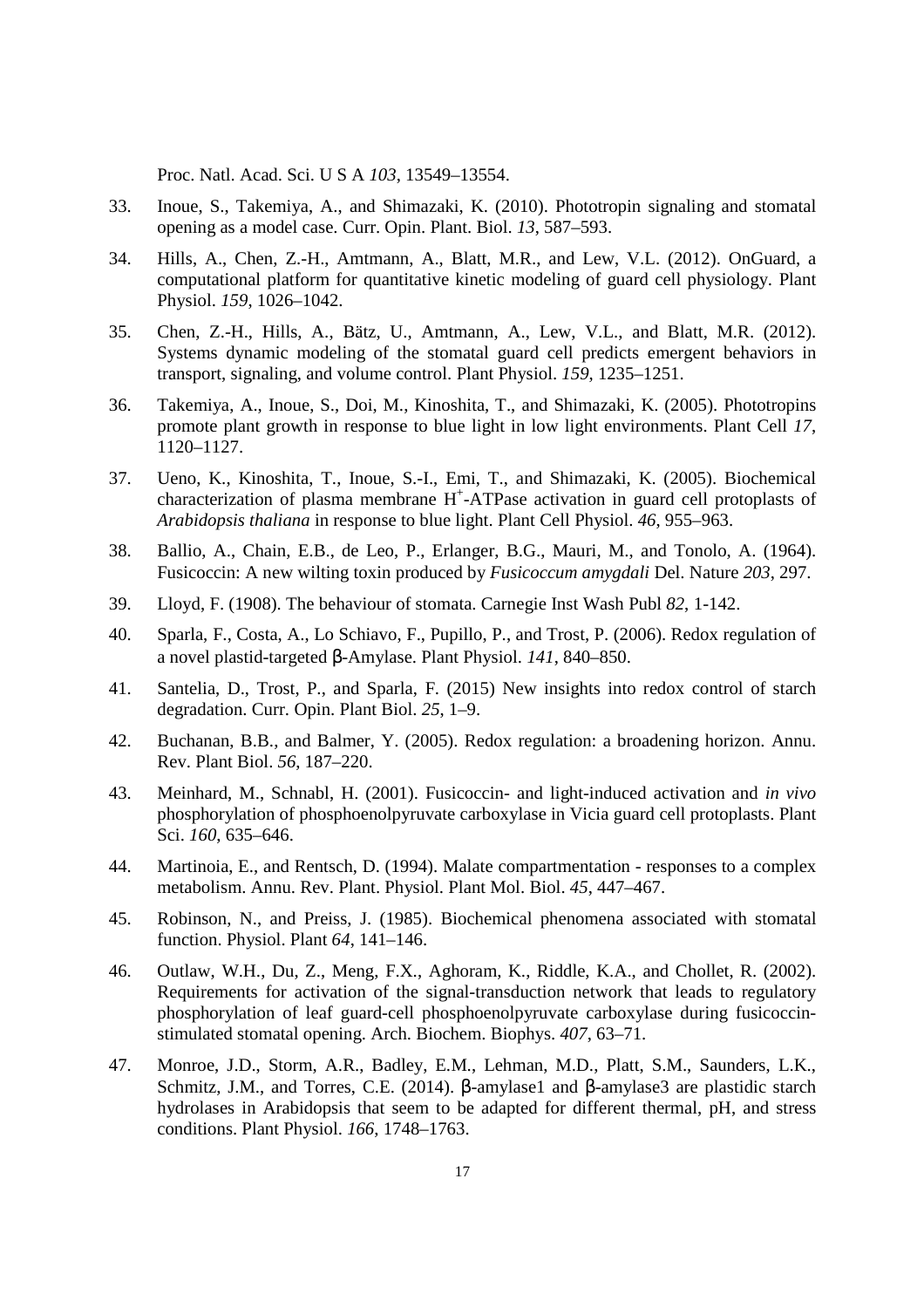48. Heldt, H.W., Werdan, K., Milovancev, M., and Geller, G. (1973). Alkalization of the chloroplast stroma caused by light-dependent proton flux into the thylakoid space. Biochim. Biophys. Acta - Bioenerg *314*, 224–241.

#### **FIGURE LEGENDS**

**Figure 1. Starch turnover in** *Arabidopsis* **guard cells and isoform specialization within the**  β**-amylase family.** (A) Visualization of starch granules within *Arabidopsis* guard cells of intact leaves at the end of the night (EoN) and after 1 h and 3 h of illumination. Scale bar = 10 um. (B) Starch accumulation in guard cells of intact leaves over the diurnal cycle  $(n = 110 \pm \text{sem})$ . (C) Starch accumulation in guard cells of intact leaves at the EoN and after 1 h and 3 h of illumination ( $n = 100 \pm$  sem). Unpaired Student's t test determined statistical significance between EoN and 1 h light ( $p < 0.05$ ; n.s. not significant). (D) Gene transcript abundance in guard cell-enriched epidermal peel fragments compared to leaves. Values are normalized against gene expression in the leaves (set as 0;  $n = 3 \pm$  sem). (E) Relative expression levels of *BAM1* in leaves and guard cell-enriched epidermal peel fragments of WT and two independent *BAM1* MIGS silencing lines ( $n = 3 \pm$  sem). *BAM1* transcripts in the guard cells of the two silencing lines are reduced by 60% and 80%, respectively, but are unaffected in the leaves. See also Figure S1.

**Figure 2. BAM1, AMY3, ISA3 and LDA form a distinct pathway of starch degradation in**  *Arabidopsis* **guard cells.** (A) Transcript abundance of *AMY3*, *ISA3* and *LDA* in guard cellenriched epidermal peel fragments compared to leaves. Values are normalized against gene expression in the leaves (set as 1;  $n = 3 \pm$  sem). (B) Quantification of starch content in guard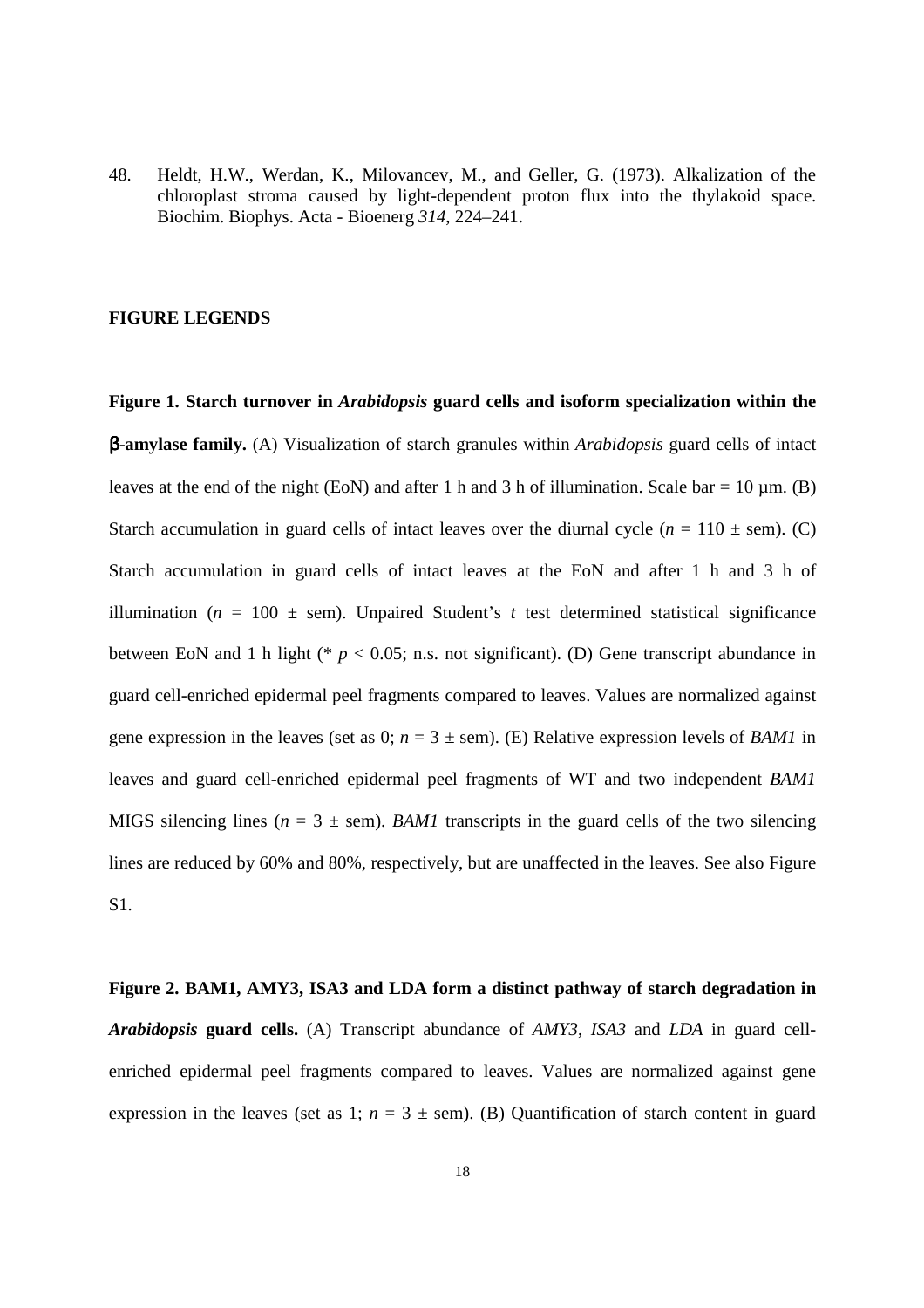cells of intact leaves at the EoN and after 1 h and 3 h of illumination ( $n = 110 \pm$  sem). Statistical significances determined by unpaired Student's *t* tests: # denotes *p* < 0.05 mutants versus WT at the indicated time point;  $*$  denotes  $p < 0.05$  for the indicated comparisons; n.s. = not significant for the indicated comparison. (C) Representative confocal images of propidium iodide-stained guard cells of intact leaves. Scale  $bar = 10 \mu m$ . See also Figure S1.

**Figure 3. Stomatal function and biomass production in response to light are impaired in**  *amy3bam1* **mutants.** (A) Stomatal aperture in WT and *amy3bam1* intact leaves during the light phase, determined by light microscopy and digital image processing  $(n = 100 \pm \text{sem})$ . Statistical significances determined by unpaired Student's  $t$  tests:  $*$  denotes  $p < 0.01$  for the indicated comparison. (B, C) Single leaf measurement of WT and *amy3bam1* stomatal conductance g<sup>s</sup> (B) and internal CO<sub>2</sub> concentration (C) in 150 µmol m<sup>-2</sup> s<sup>-1</sup> light intensity ( $n \ge 5 \pm$  sem). (D) Fresh weight of WT and *amy3bam1* rosettes of 4-week-old plants grown at different light intensities (*n*  $= 5 \pm$  sem). Statistical significances determined by unpaired Student's *t* tests: \* denotes  $p < 0.01$ for the indicated comparison; n.s. = not significant for the indicated comparison. See also Figure S2.

**Figure 4. Blue light signaling and proton pumping activate guard cell starch degradation during stomatal opening.** (A) Starch content in guard cells of WT plants illuminated with blue light (75 µmol m<sup>-2</sup> sec<sup>-1</sup>) or red light (300 µmol m<sup>-2</sup> sec<sup>-1</sup>) after the end of the dark period (*n* = 110 ± sem). Unpaired Student's *t* test determined statistical significance between EoN and 1 h and 3 h light (#  $p < 0.01$ ). (B) Guard cell starch content of WT and *phot1phot2* intact leaves during the first hour of the light period ( $n = 110 \pm$  sem). Statistical significances determined by